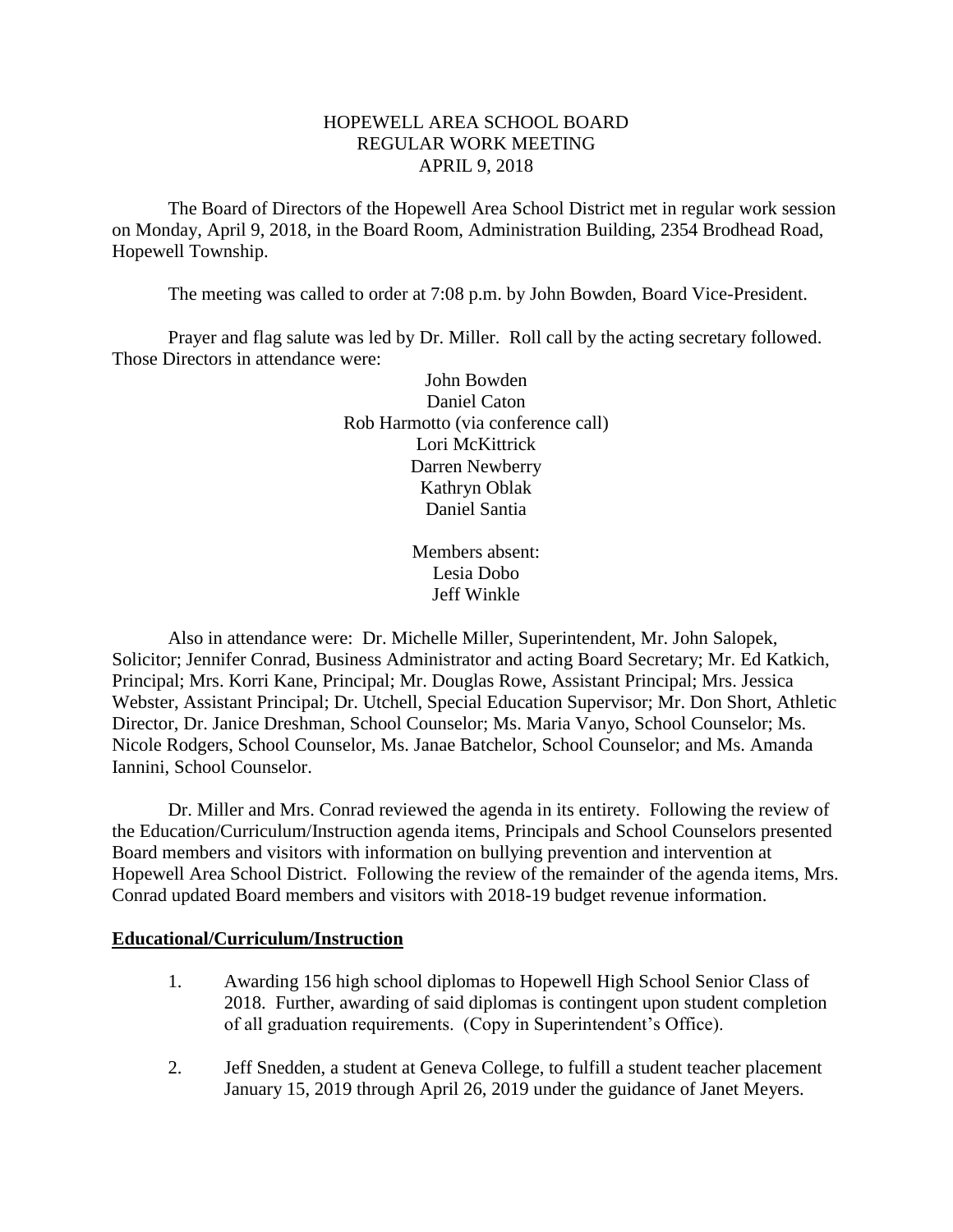- 3. Myka Duncan, a student at Geneva College, to fulfill a student teacher placement January 15, 2019 through May 3, 2019 under the guidance of Monique Wertz and Joan Potts.
- 4. Articles of Agreement for RWAN and Commodity Internet with the BVIU RWAN Consortium for 5 years for 10 Gbps (Gigabit) at a cost of \$1,045.00 per month plus shared Commodity Internet services at a cost of \$111.11 to be shared by all consortium members.
- 5. Articles of Agreement with the Beaver Valley Intermediate Unit to provide IP Address Block at a cost of \$64.00 for the 2018-2019 school year.
- 6. Articles of Agreement with the Beaver Valley Intermediate Unit to provide Internet 2 Service at a cost of \$2,000.00 for the 2018-2019 school year.
- 7. Articles of Agreement for PAIUnet Transport with BVIU RWAN Consortium for PAIUnet services at a cost of \$331.33 per month for three years.
- 8. Articles of Agreement with the Beaver Valley Intermediate Unit to provide Discovery Education at a cost of \$1.38 per student for the 2018-2019 school year.
- 9. Articles of Agreement with the Beaver Valley Intermediate Unit to provide Discovery Education – Local Host at a cost of \$530.00 for the 2018-2019 school year.
- 10. Articles of Agreement with the Beaver Valley Intermediate Unit to provide OverDrive School Digital Library Access at a cost of \$1,498.00 for the 2018-2019 school year.
- 11. Contract renewal for the 2018-2019 school year with AOT, Inc., providers of the District's occupational and physical therapy services, as well as speech therapy services on an as needed basis.
- 12. Requirement to have student enrollment of eight or more students in high school classes in order to provide course offering, excluding AP, Level 4, or special education classes.
- 13. Informational:
	- a. 2017-2018 enrollment figures as of April 1, 2018.
	- b. April 2018 Calendar of Events for all schools.
- 14. Presentation: Bully Prevention and Intervention (Administration and School Counselors)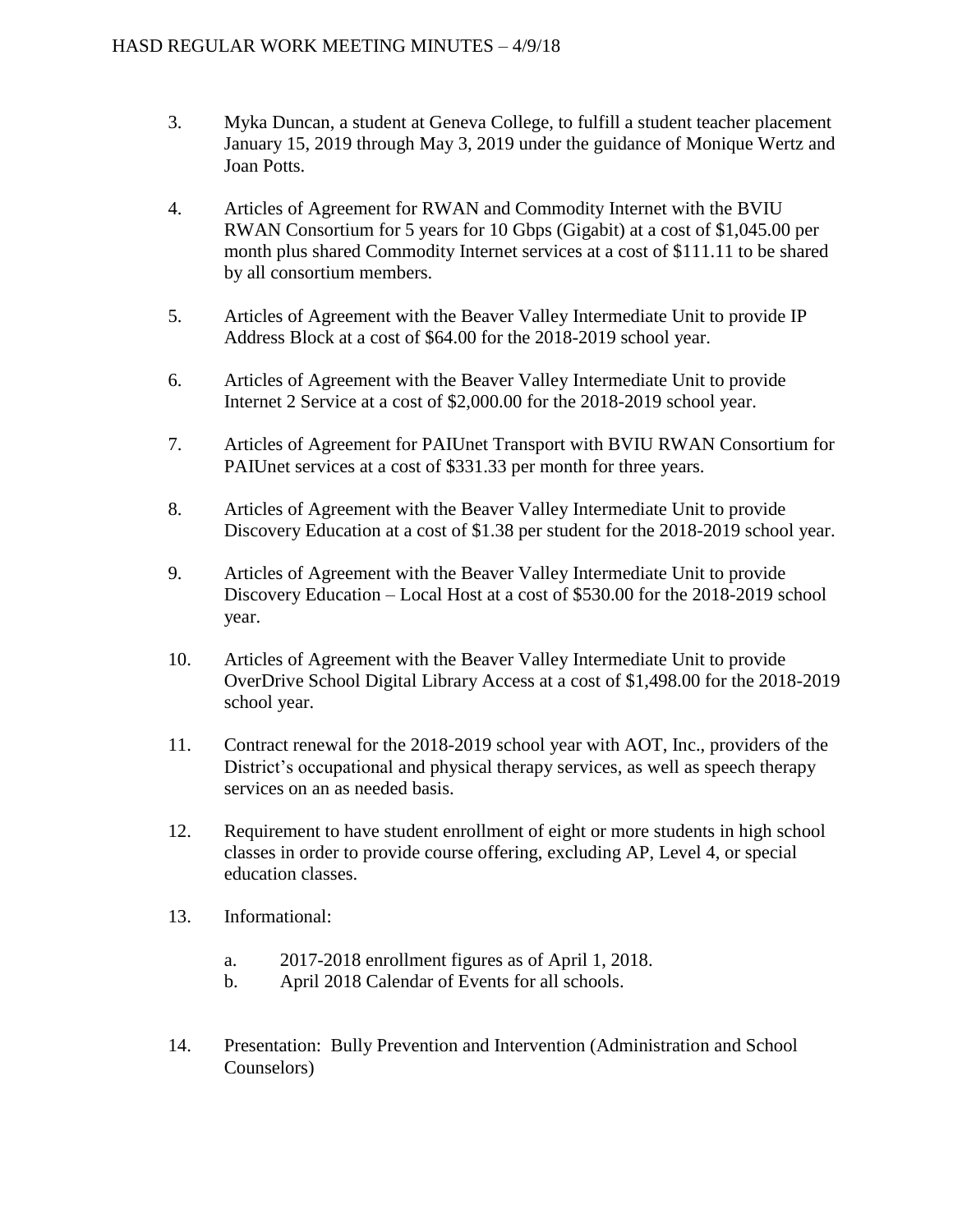- 15. Commendations:
	- a. Congratulations to Elizabeth Lehman, Paula Cosnek and Nick DeSalle for being named Beaver County Educational Trust's Teachers of the Year. They will be recognized at an event on April 18, 2018.
	- b. Congratulations to Lana Greenawald, Speech and Language Teacher for receiving a \$5,000 grant to participate in a total language/culture Spanish immersion program in Mexico for 5 weeks this summer.

# **Athletics**

1. Students from the Central Valley School District to practice and participate in swim meets with the Hopewell Area Junior High School Swim Team for the 2017-2018 School Year, effective in the spring 2018.

# **Buildings and Grounds**

- 1. Request from Terry Borkovic to use Gym A at Hopewell Junior High School for a girls volleyball camp from June 4 through June 8, 2018 from 9:00 a.m. until 11:00 a.m.
- 2. Request by the Robert W. Young Post #8805 of the VFW to conduct their annual Memorial Day parade and service on the grounds of the Junior High School and for the High School band to play in the parade and service. In case of rain, they would like to use the Senior High School main gym.
- 3. Informational
	- a. Pool Schedule

### **Finance and Budget**:

- 1. e-Service financial services contract with CSIU, effective July 1, 2018 through June 30, 2019, at an approximate cost of \$25, 000.00.
- 2. e-Service student information system (SIS) contract with CSIU, effective July 1, 2018 through June 30, 2019, at an approximate cost of \$31,560.00.
- 3. Proposal from Weatherproofing Technologies, Inc., a subsidiary of Tremco Incorporated, to provide a moisture survey on the Ballasted EPDM roofs at Hopewell Elementary School, in the amount of \$3,589.00.
- 4. Proposal from Weatherproofing Technologies, Inc., a subsidiary of Tremco Incorporated, to provide roof diagnostics using infrared scanning on the roofs at each school in the District, in the amount of \$6,000.00.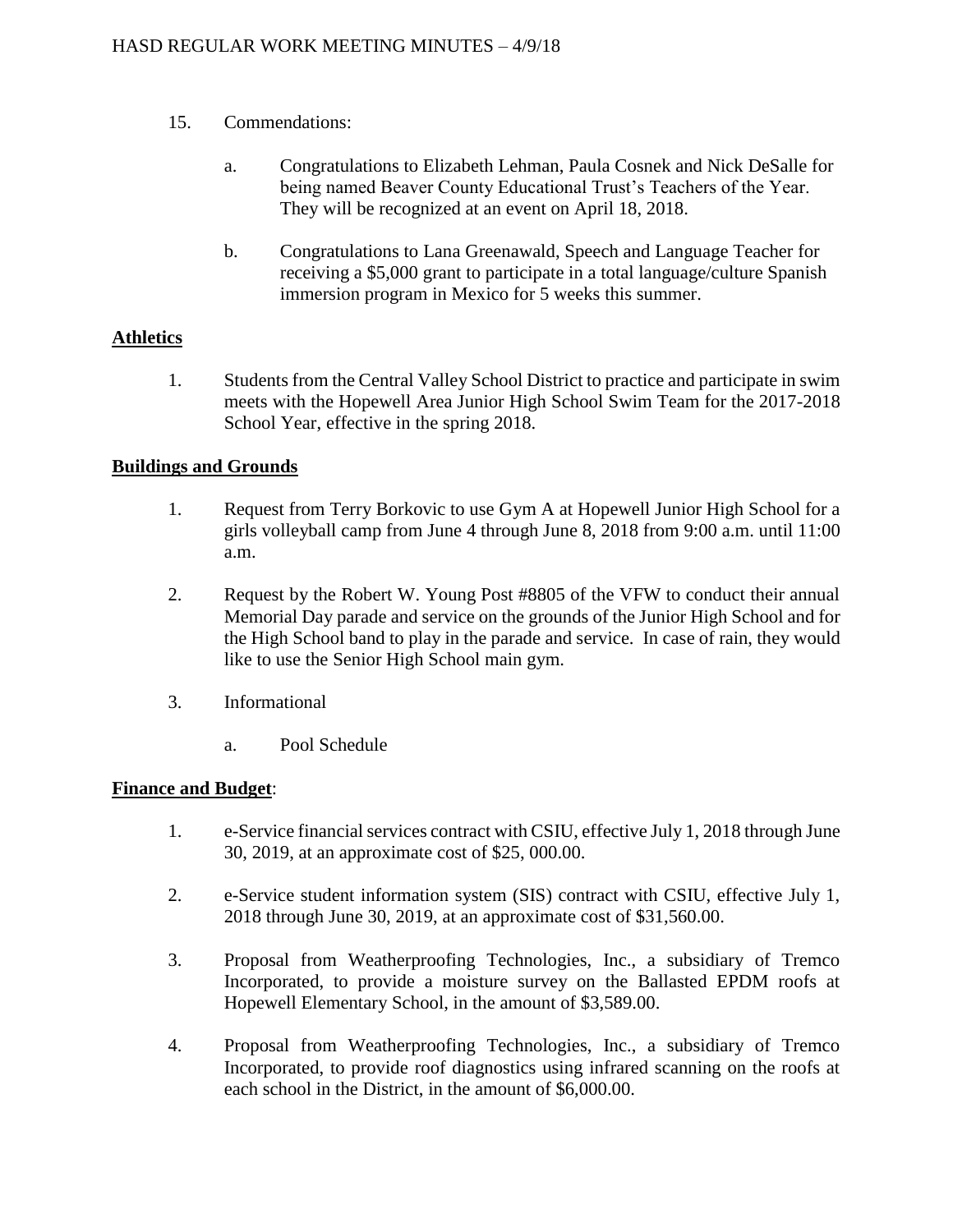- 5. Appointment of Sandra Cain as interim tax collector for Raccoon Township, effective April 16, 2018.
- 6. Payment to Chris Nee and Morgan Singletary, Unified Bocce coaches, in the amount of \$500.00 each. This stipend is provided to the District by Special Olympics.
- 7. Budget update by Mrs. Conrad at end of agenda review.

# **Legislative**

- 1. Discussion/Recommendation: (Samples at Place Setting)
	- Policy #808, Food Services

### **Nutrition**

- 1. Contract with Nutrition, Inc. to provide management services for the 2018-2019 school year. This would be Year 4 of 4 renewal periods under the food service management company bid effective July 1, 2014.
- 2. Pilot Grab-and-Go Breakfast Program: 6 week breakfast kiosk at the Senior High School.

### **Personnel**:

- 1. Create a temporary 2 hour cafeteria server position at the Senior High School on or around April 18, 2018 through May 31, 2018.
- 2. Resignation for retirement of Marjorie Ciucci, High School French teacher, effective June 1, 2018.
- 3. Resignation for retirement of Donna Smith, bus driver, effective June 30, 2018.
- 4. Resignation of Holly MacBeth, paraprofessional, effective April 10, 2018.
- 5. Employment of Tom Oros as a bus driver, effective March 22, 2018.
- 6. Employment of Figure 1. Head Girls Soccer Coach, effective April 17, 2018.

### **Visitors**

No visitors in attendance wished to address the Board.